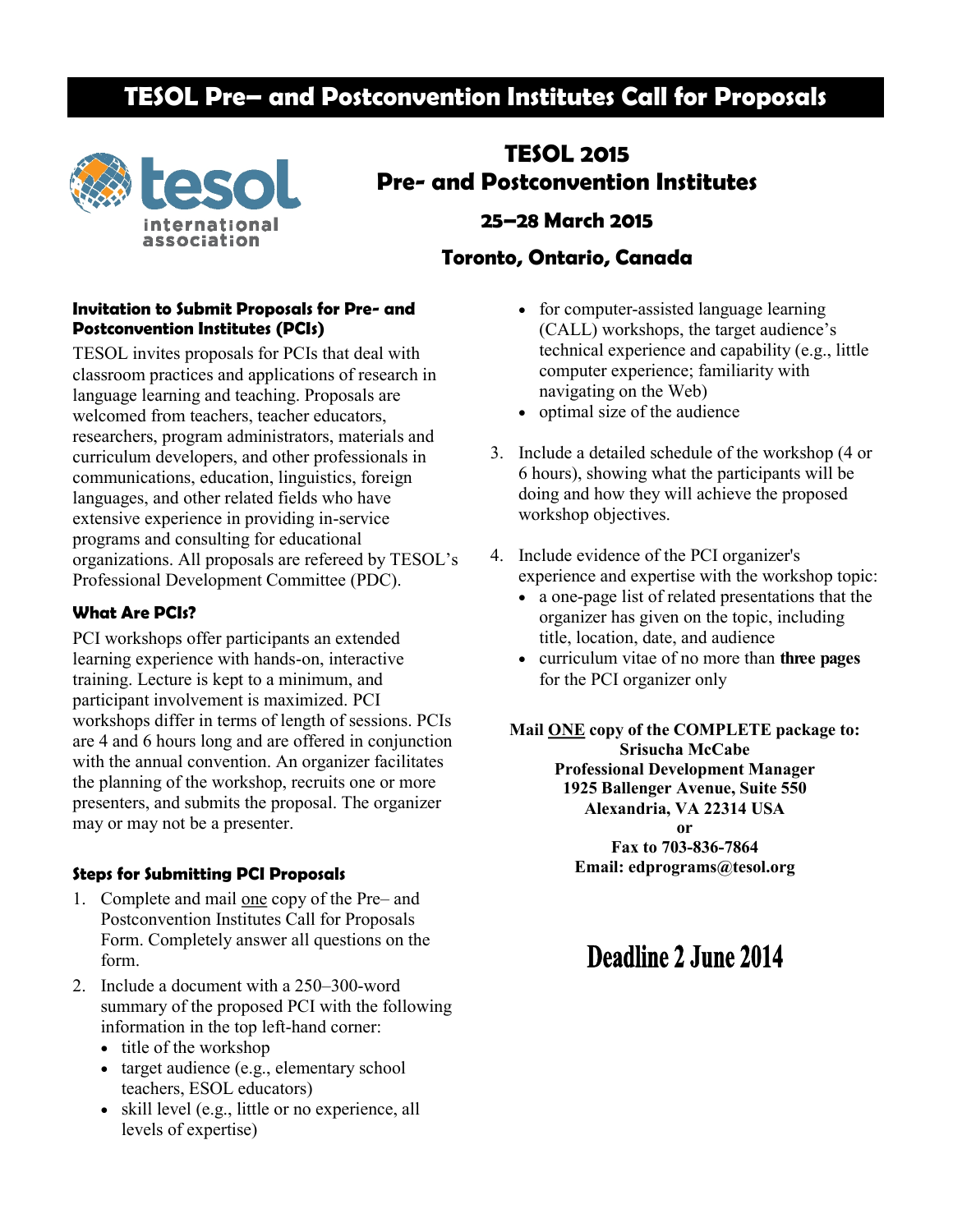## **Factors Affecting Selection**

The PDC uses the following criteria in selecting workshops:

- 1. PCI organizer is a TESOL member when the workshop is presented.
- 2. Abstract and summary show clarity of purpose, succinctness, appropriateness and significance for intended audience, familiarity with current practices, and, if relevant, quality of research on which the workshop is based.
- 3. PCI organizer demonstrates considerable experience and success in conducting teacher-training workshops, especially on the proposed topic.
- 4. Workshop is educationally sound and *does not promote commercial interests*.
- 5. Workshop topic is especially relevant to meeting continuing education needs of TESOL professionals.
- 6. Proposal includes a detailed schedule of the workshop (4 or 6 hours), showing what the participants will be doing and how they will achieve the proposed workshop objectives.
- 7. Proposal is complete, edited, and free of typographical errors.

## **Responsibilities of PCI Organizers**

- 1. PCI organizers are responsible for notifying all other presenters about the status of their workshops.
- 2. PCI organizers must notify the Education Programs department of any changes in their contact information or affiliations of co-presenters.
- 3. PCI organizers must respond to inquiries from the Education Programs department in a timely fashion to expedite the best possible support for their workshops.
- 4. In the event they cannot present, PCI organizers must find suitable replacements to run the workshop exactly as it appears in the marketing materials and contact the Education Programs department immediately. The PDC is the approving authority for replacements.

## **Policies to Note Before Submitting Proposals**

- 1. The content of the workshops should not change significantly after proposals are accepted.
- 2. TESOL pays *one* honorarium per workshop (\$400 for a 6-hour PCI and \$275 for a 4-hour PCI).
- 3. TESOL reimburses up to \$4.50 for handouts per planned participant. PCI organizers must submit a TESOL Reimbursement Form with receipts for photocopying to the Education Programs Department no more than 15 days following the last day of the convention. TESOL cannot reimburse without receipts.
- 4. TESOL covers costs of audio/visual equipment as long as the requests are noted on the proposals. Only the equipment listed on the Professional Development Proposal Form is covered.
- 5. TESOL reserves the right to sell seats in the workshops to the maximum number indicated on the proposals. TESOL may also cancel workshops that do not attract minimal enrollment.
- 6. All workshops are evaluated by the participants, organizers, and presenters. Organizers and presenters are responsible for distributing, collecting, and returning evaluations for their workshops. TESOL provides evaluations for online workshops.
- 7. On-site volunteers are normally available to assist PCI organizers on site.
- 8. All participants attending PCIs must pay appropriate fees.

### **Checklist for the PCI Proposal Package**

- □ Complete PCI proposal form
- $\Box$  Workshop summary, including intended audience and level of expertise needed
- $\Box$  Detailed schedule of workshop activities
- □ One-page list of the PCI organizer's related presentations
- $\Box$  CV (not more than three pages) of the PCI organizer

*See Pre– and Postconvention Institutes Proposal Form on Next Page*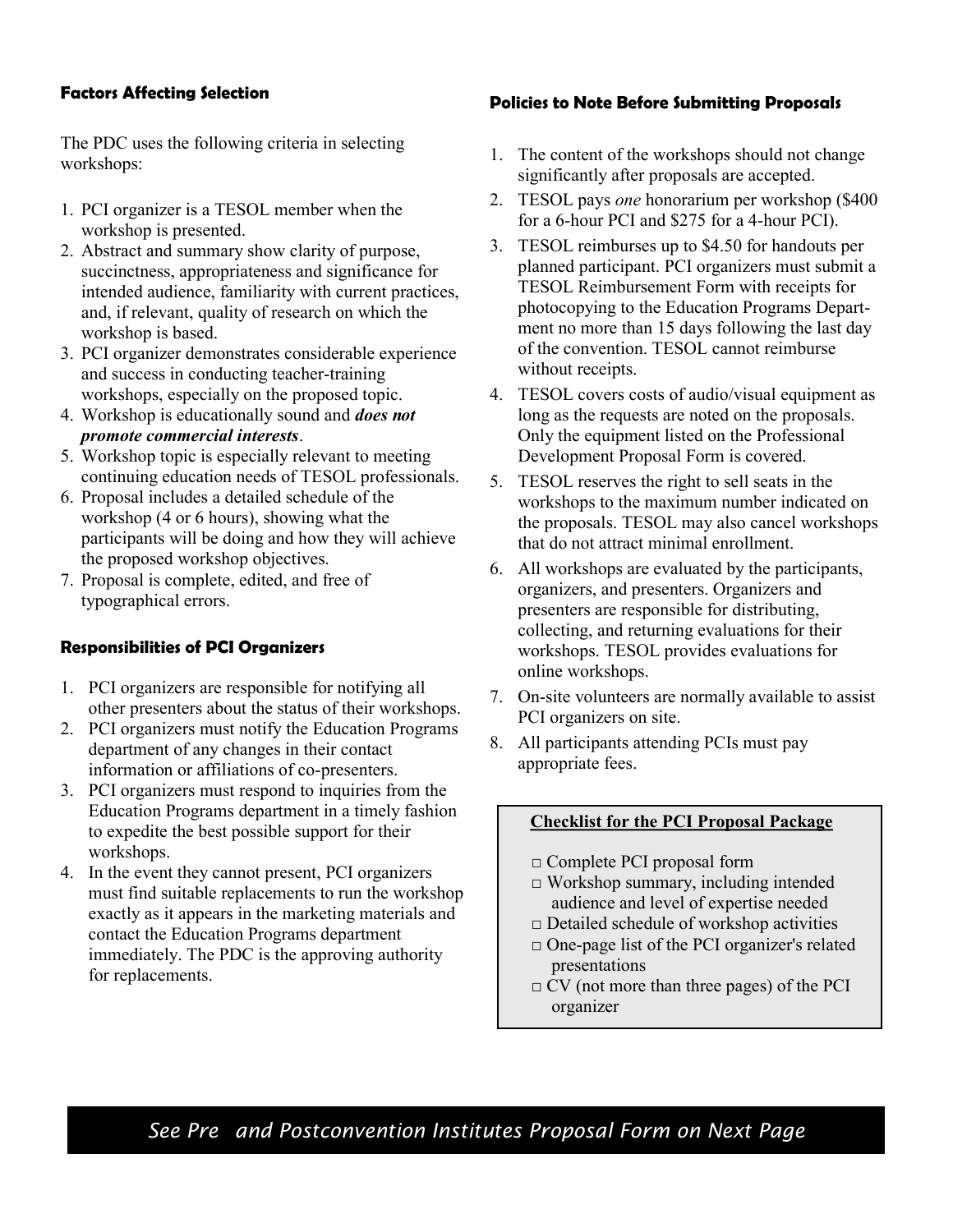## **Pre– and Postconvention Institutes Proposal Form**

#### **DEADLINES FOR RECEIPT: 2 June 2014**

Type or neatly print the name and mailing address of the person to whom all correspondence should be sent.

The correspondent must keep other presenters informed and send contact information changes to the Education Programs department immediately.

**PROPOSAL # (FOR TESOL USE)**

| The correspondent will not appear in the convention advance program or convention program unless included as a |  |
|----------------------------------------------------------------------------------------------------------------|--|
| presenter.                                                                                                     |  |

| Name: $\_\_$               |                     |                                                                                        |                                                                                                                                                                                                                                                                                                  |                                           |        |  |
|----------------------------|---------------------|----------------------------------------------------------------------------------------|--------------------------------------------------------------------------------------------------------------------------------------------------------------------------------------------------------------------------------------------------------------------------------------------------|-------------------------------------------|--------|--|
|                            |                     |                                                                                        |                                                                                                                                                                                                                                                                                                  | Home Telephone: _________________________ |        |  |
| <b>City State/Province</b> |                     | Country                                                                                | <b>ZIP/Postal Code</b>                                                                                                                                                                                                                                                                           |                                           |        |  |
| Presenter(s):              | ٠<br>$\bullet$<br>٠ | do not use acronyms for institutional affiliation<br><b>Family Name, Other Name(s)</b> | • list in alphabetical order— <b>include correspondent if presenting</b><br>give both institutional affiliation and location (city, province/state, and country)<br>do not list departments, programs, or centers within affiliation<br>Institutional Affiliation, City, Province/State, Country |                                           | E-mail |  |
|                            |                     |                                                                                        |                                                                                                                                                                                                                                                                                                  |                                           |        |  |
| ◻                          |                     |                                                                                        |                                                                                                                                                                                                                                                                                                  |                                           |        |  |
|                            |                     |                                                                                        |                                                                                                                                                                                                                                                                                                  |                                           |        |  |
|                            |                     |                                                                                        |                                                                                                                                                                                                                                                                                                  |                                           |        |  |

**Scheduling Preferences:** While TESOL will do its best to honor preferences, they are not guaranteed for PCIs. This request may affect the acceptance of your proposal.

| $I.$ PCI:<br>$\Box$ Wednesday<br>(check all thay apply)                                                                   |                                                                       | $\Box$ Saturday (afternoon) | $\Box$ No Preference            |  |  |  |  |
|---------------------------------------------------------------------------------------------------------------------------|-----------------------------------------------------------------------|-----------------------------|---------------------------------|--|--|--|--|
|                                                                                                                           | $\Box$ full day (6 hours): Wednesday only<br>$\Box$ 1/2 day (4 hours) |                             |                                 |  |  |  |  |
| <b>II. Room Setup:</b> $\Box$ Theater Style                                                                               | □ Classroom Style                                                     | $\square$ Rounds of         | $\Box$ Other (Provide diagram.) |  |  |  |  |
| breakout rooms in addition to the workshop room. (This may affect the acceptance of your proposal.)<br>$\Box$ I will need |                                                                       |                             |                                 |  |  |  |  |

**Abstract for the advance program and other promotional materials** (60-word maximum)